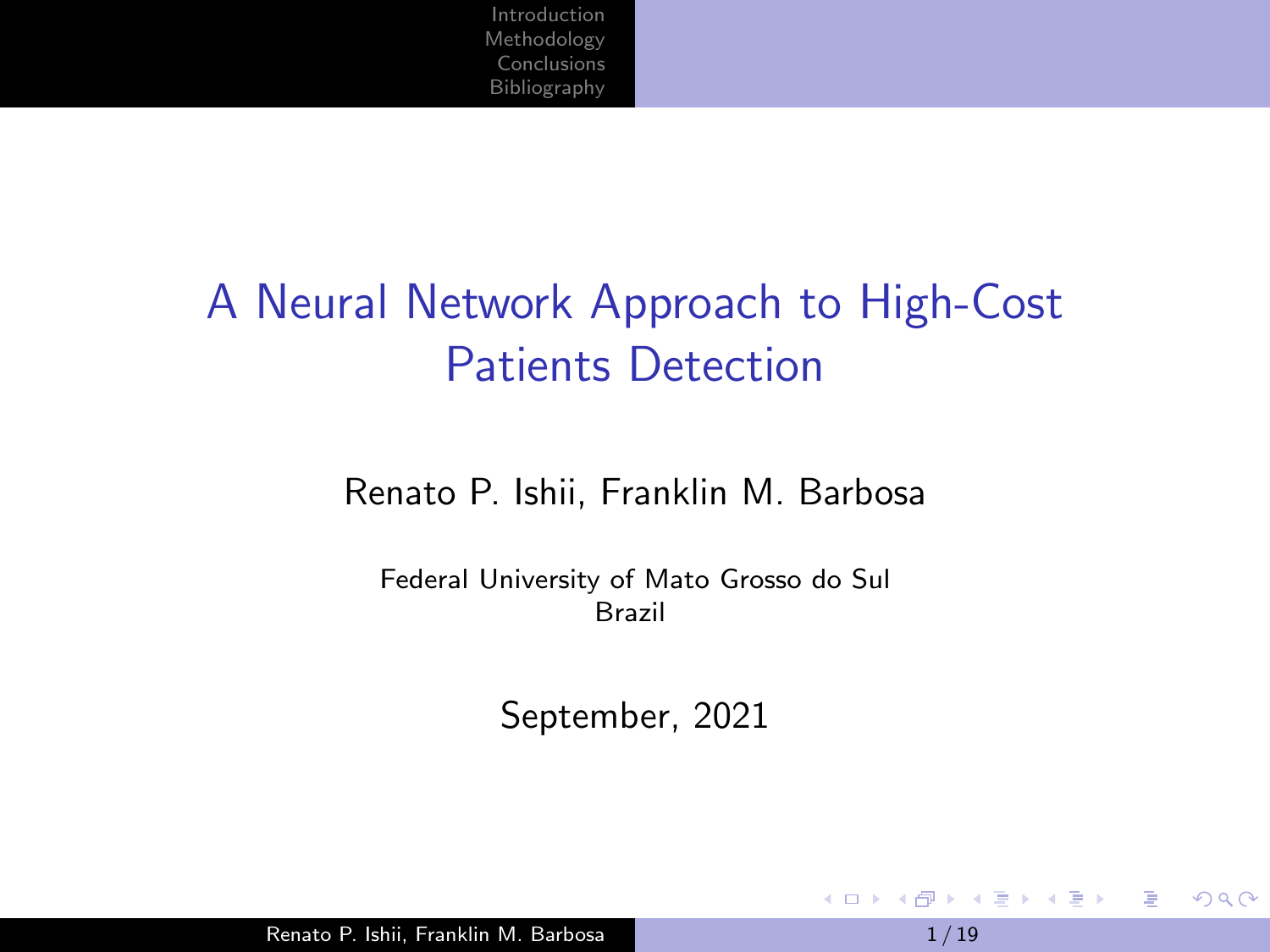[Problem](#page-1-0) [Motivation](#page-4-0) **[Objectives](#page-5-0)** 

# <span id="page-1-0"></span>Contextualization

- Public health has always been an area of great importance
- Efficient resource management in this area is a necessity
- COVID-19 pandemic further increased this need

and and

 $\mathcal{A} \ \overline{\mathcal{B}} \ \rightarrow \ \ \mathcal{A} \ \ \overline{\mathcal{B}} \ \ \mathcal{B} \quad \quad \mathcal{C}$ 

 $2990$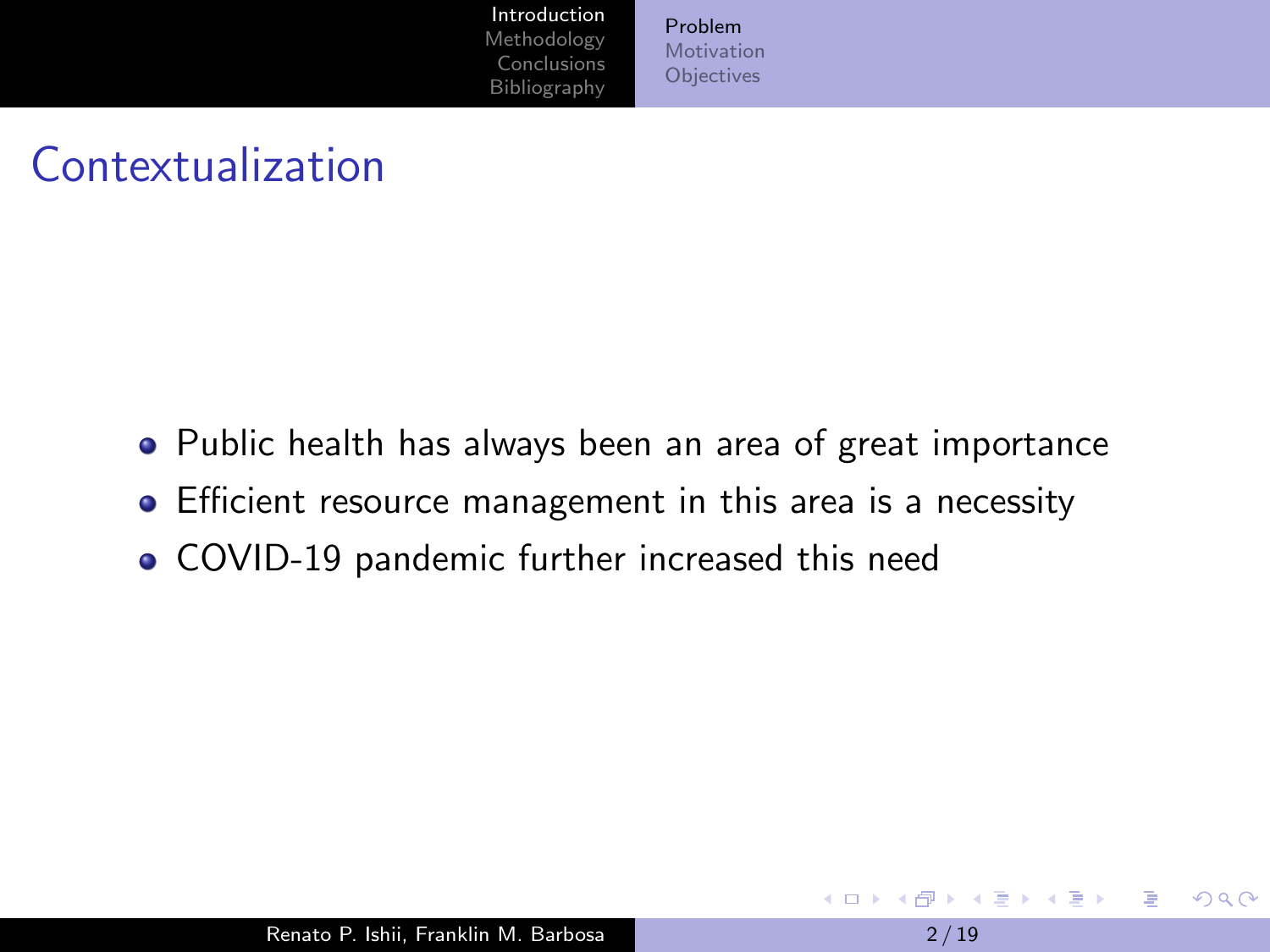[Problem](#page-1-0) [Motivation](#page-4-0) **[Objectives](#page-5-0)** 

### Contextualization

- A known phenomenon in healthcare is that of High-need high-cost (HNHC) patients
- A small portion of the population represents a large part of costs
- In 2013, 5% of MedicAid's highest cost beneficiaries (US) accounted for 54% of total expenses

 $2990$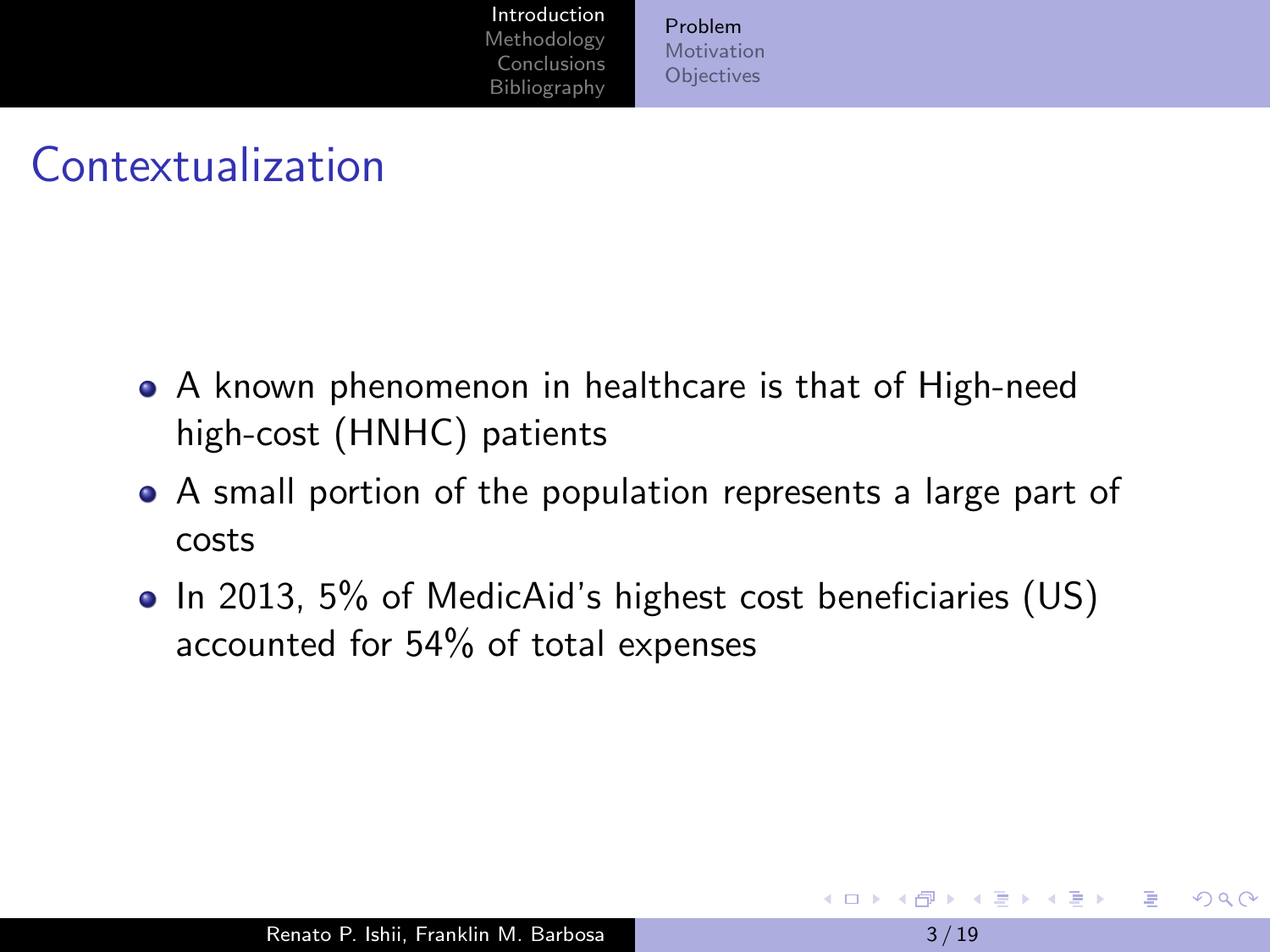[Problem](#page-1-0) [Motivation](#page-4-0) **[Objectives](#page-5-0)** 

### Problem

- The main problem tackled in this work is the detection of high-cost patients
- A viable approach in this scenario is to detect patients who are at risk of becoming high-cost, before this transition takes place
- This portion of the population often receives inefficient care, such as unnecessary hospitalizations, and have critical health needs that are not met

イ押 トイヨ トイヨ トー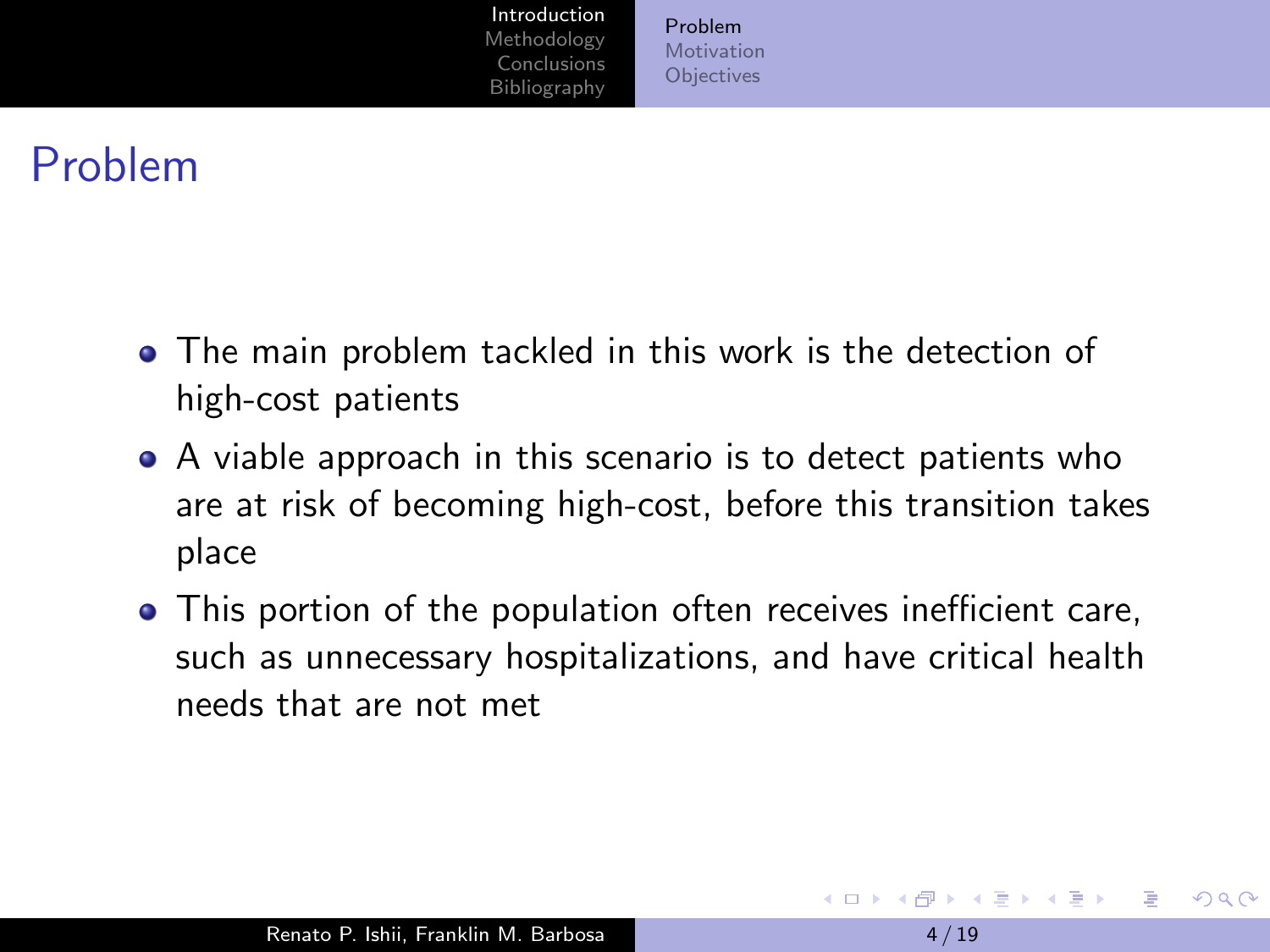[Problem](#page-1-0) [Motivation](#page-4-0) **[Objectives](#page-5-0)** 

### <span id="page-4-0"></span>**Motivation**

- Machine learning models can assist healthcare managers' decision making
- By give care of these individuals a high priority, resources can be used where they are likely to produce good results at a lower cost

**ALCOHOL:** 4 伺 ▶ 化重新润滑脂

 $2990$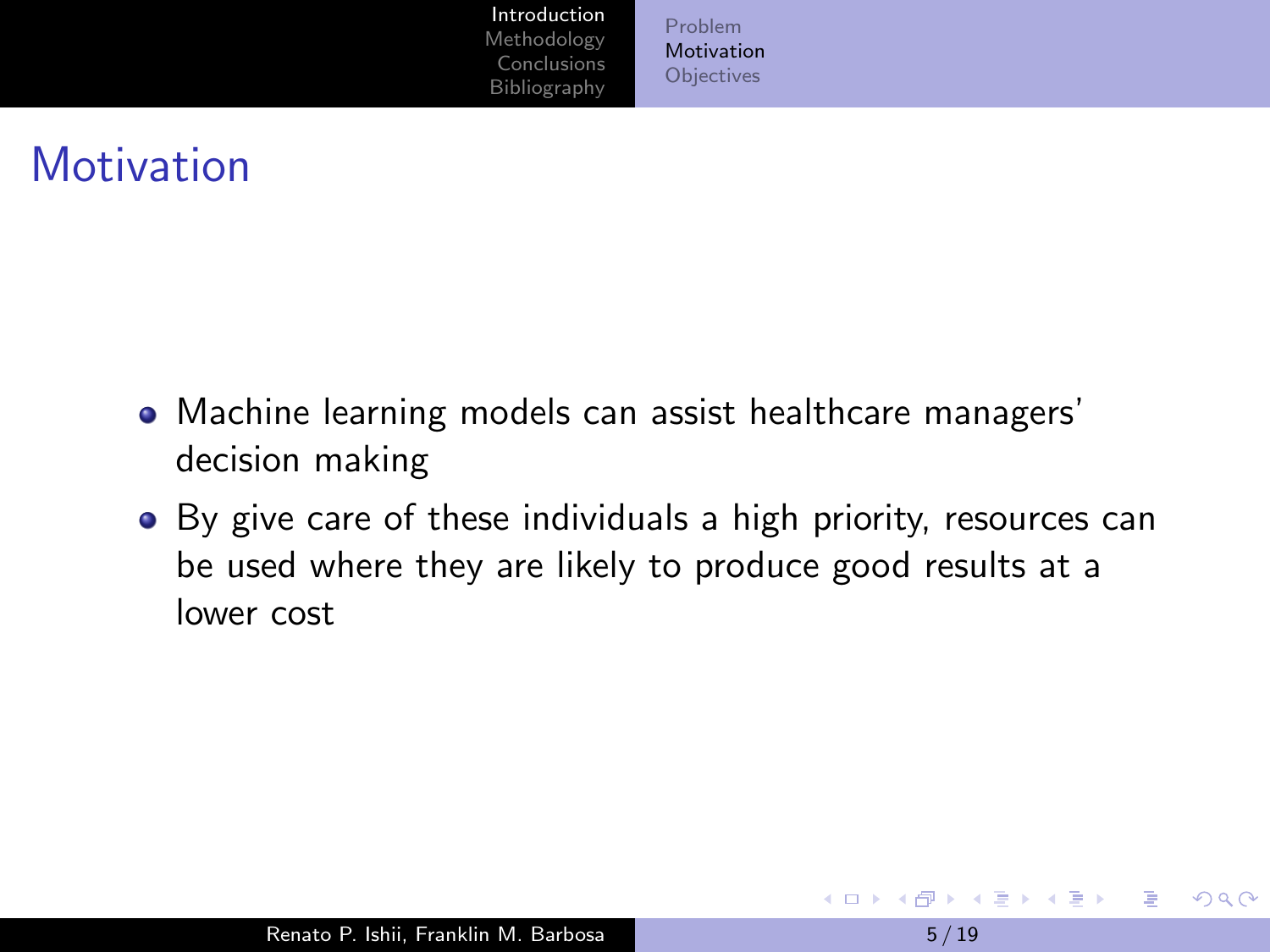[Problem](#page-1-0) [Motivation](#page-4-0) **[Objectives](#page-5-0)** 

# <span id="page-5-0"></span>**Objectives**

- Implementation of neural network models for the described problem
- Comparison of results obtained with those found in previous works
- Development of needed tools to create the proposed models
- Validation of attribute set defined by **Shenas 2012**

**ALCOHOL: Y** 

イ押 トイヨ トイヨト

э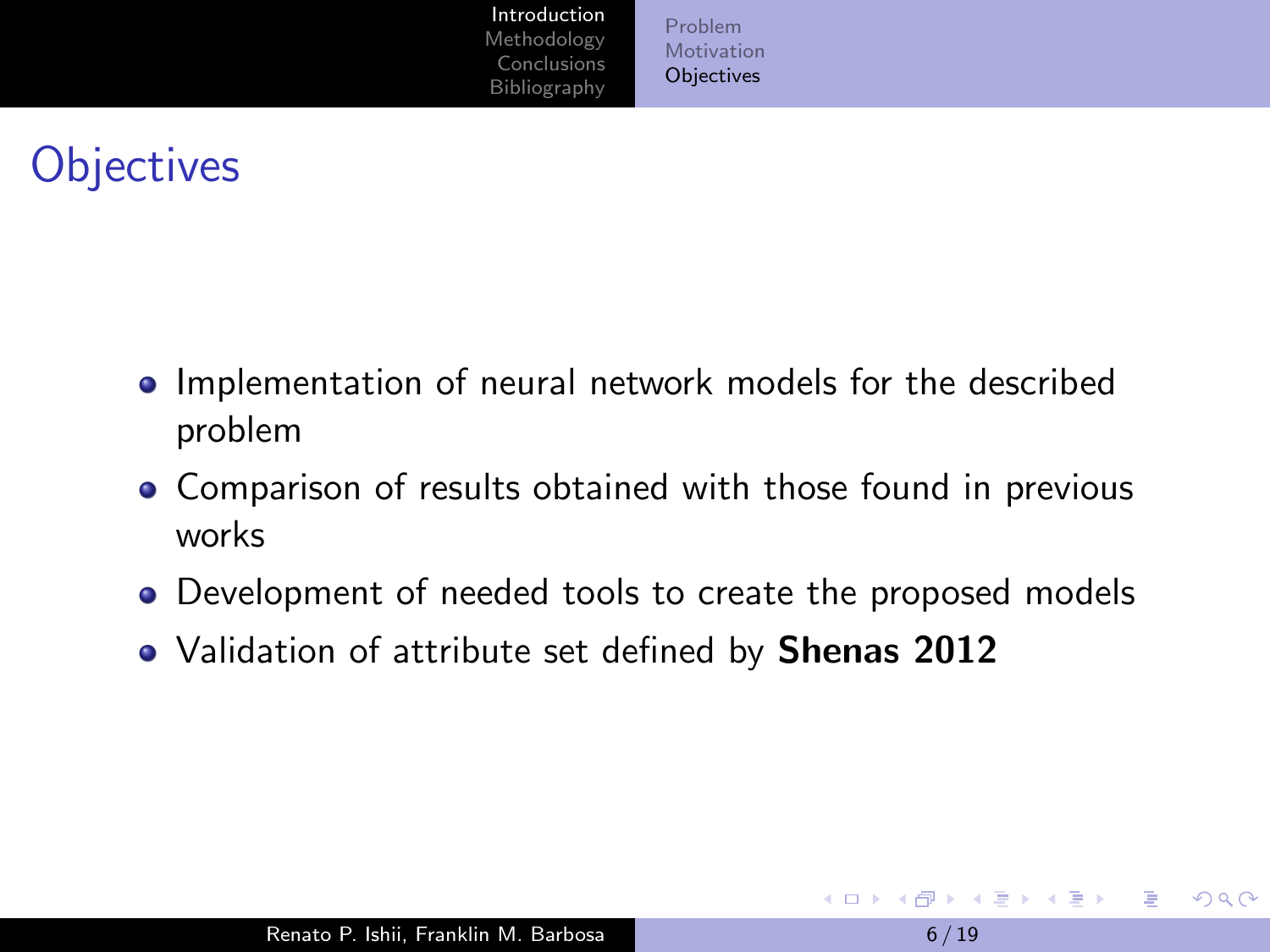[Results Analysis](#page-12-0)

# <span id="page-6-0"></span>Methodology Summary

- The methodology used for the development of this work consisted of five sequential steps
	- **1** Dataset Analysis
	- 2 Dataset Pre-processing
	- **3** Modeling
	- **Benchmarking**
	- **5** Results Analysis

4 17 18

重き メラメー

 $2990$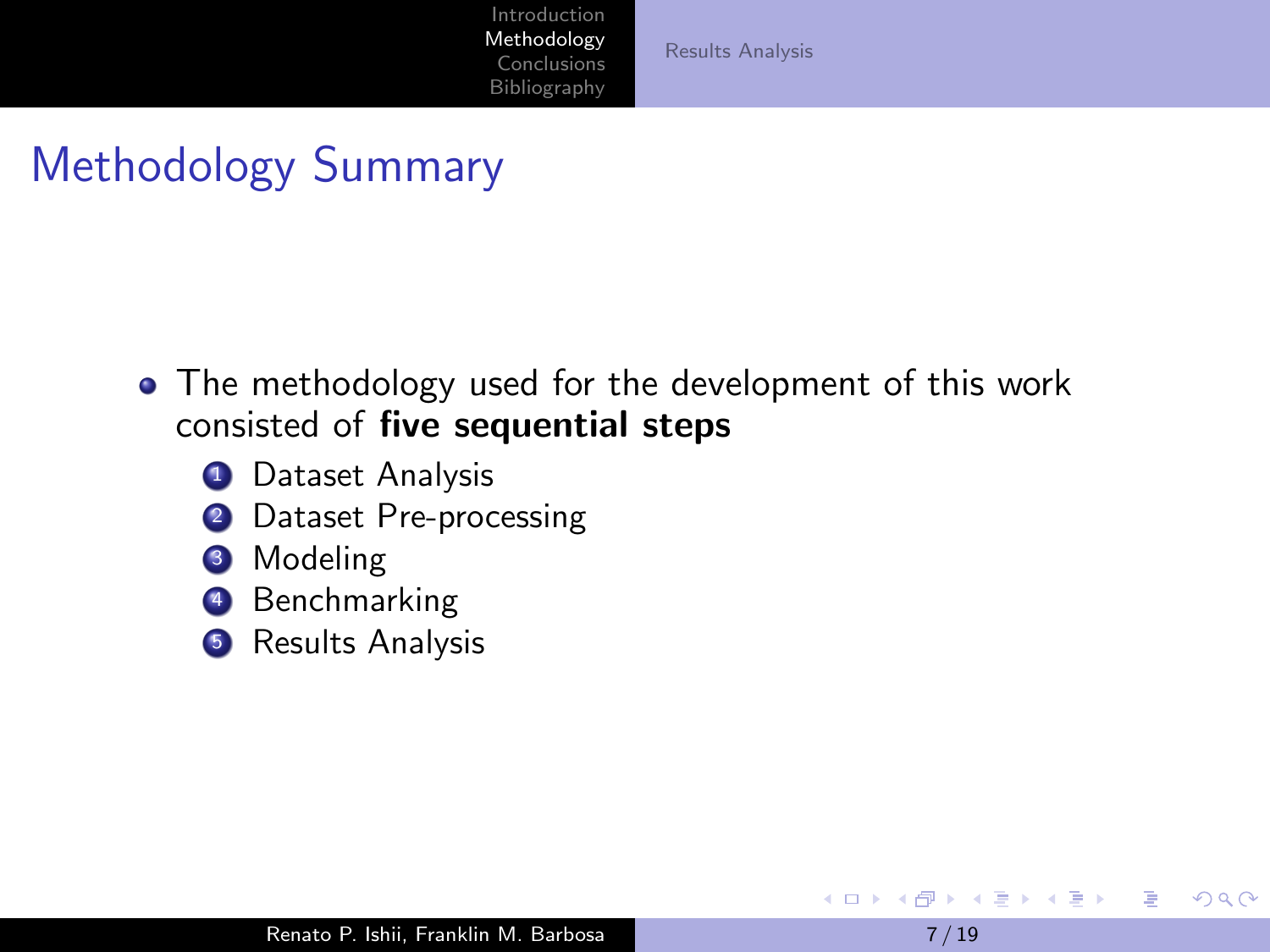[Results Analysis](#page-12-0)

### Final Network



È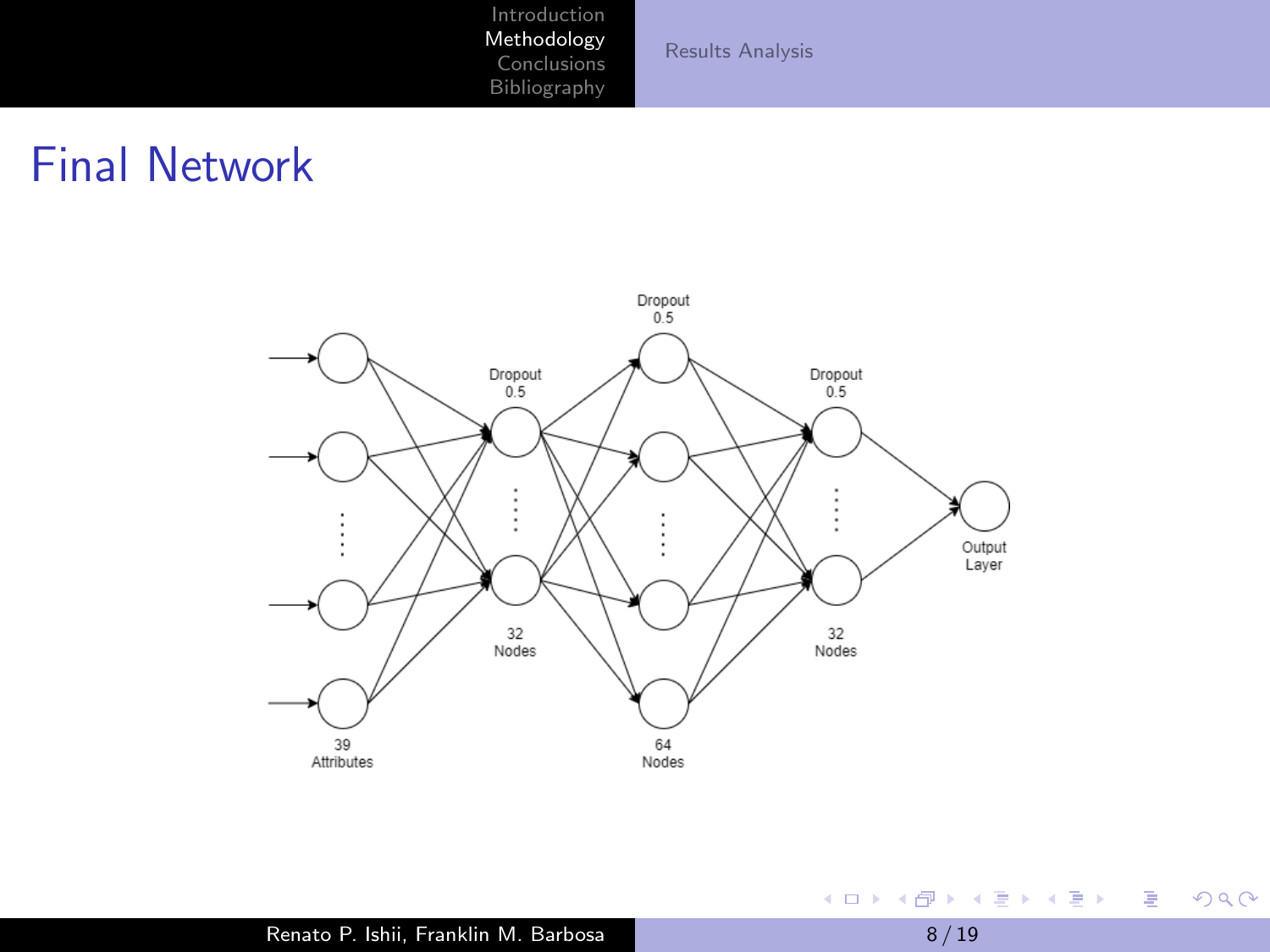[Results Analysis](#page-12-0)

Metrics obtained using the 5% highest expenditures as target (First year values)

|                    | Value | <b>Standard Deviation</b> |
|--------------------|-------|---------------------------|
| Sensitivity        | 90%   | 0,018                     |
| <b>Specificity</b> | 83%   | 0.02                      |
| <b>Accuracy</b>    | 86%   | 0,007                     |
| <b>Precision</b>   | 84%   | 0.01                      |
| <b>F1 Score</b>    | 87%   | 0,006                     |

4 冊 ▶

 $\mathcal{A}$  .

そロト

重き メラメー

E

 $QQ$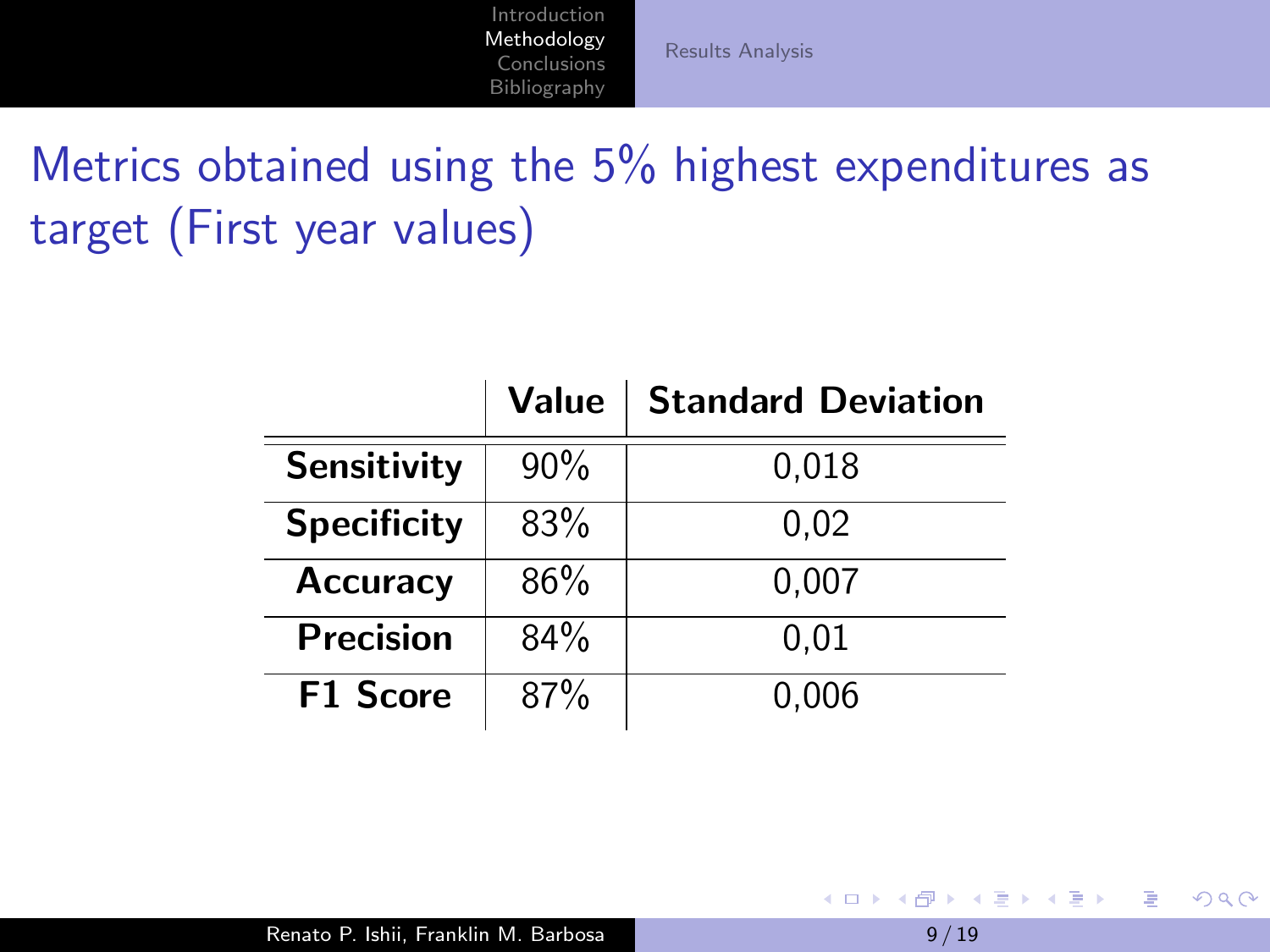[Results Analysis](#page-12-0)

Metrics obtained using the 5% highest expenditures as target (Second year values)

|                    | Value | <b>Standard Deviation</b> |
|--------------------|-------|---------------------------|
| Sensitivity        | 91%   | 0,02                      |
| <b>Specificity</b> | 84%   | 0.03                      |
| <b>Accuracy</b>    | 88%   | 0,009                     |
| <b>Precision</b>   | 86%   | 0,02                      |
| <b>F1 Score</b>    | 88%   | 0,008                     |

**K ロ ▶ K 御 ▶ K 君 ▶ K 君 ▶** 

E

 $QQ$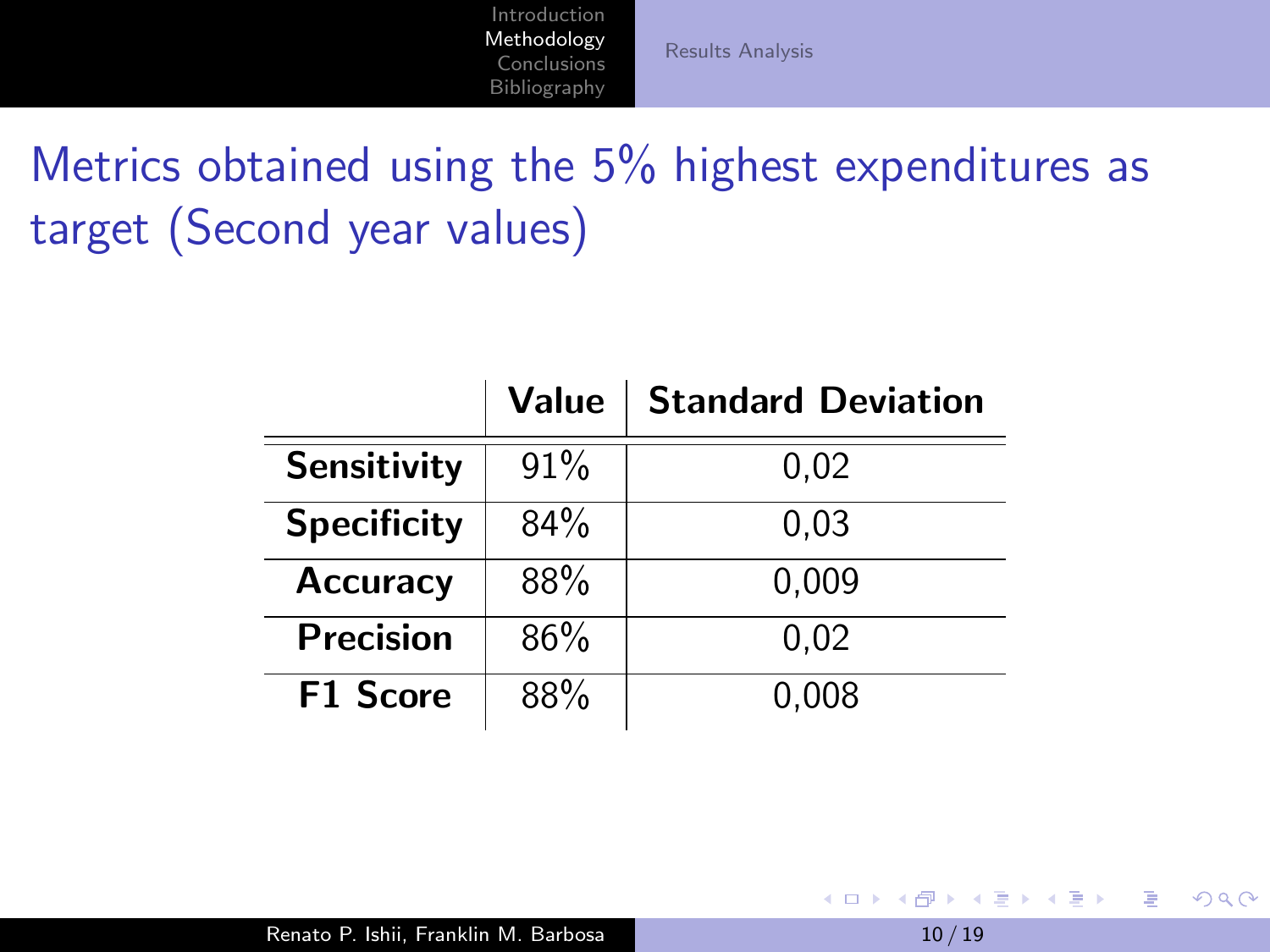[Results Analysis](#page-12-0)

Metrics reported by Shenas using 5% highest expenditures as targets

|                    | C <sub>5.0</sub> | <b>CHAID</b> | ΝN  |
|--------------------|------------------|--------------|-----|
| <b>Sensitivity</b> | 56%              | 90%          | 87% |
| <b>Specificity</b> | 96%              | 86%          | 86% |
| <b>Accuracy</b>    | 96%              | 86%          | 86% |

K ロ ▶ K @ ▶ K 결 ▶ K 결 ▶ ○ 결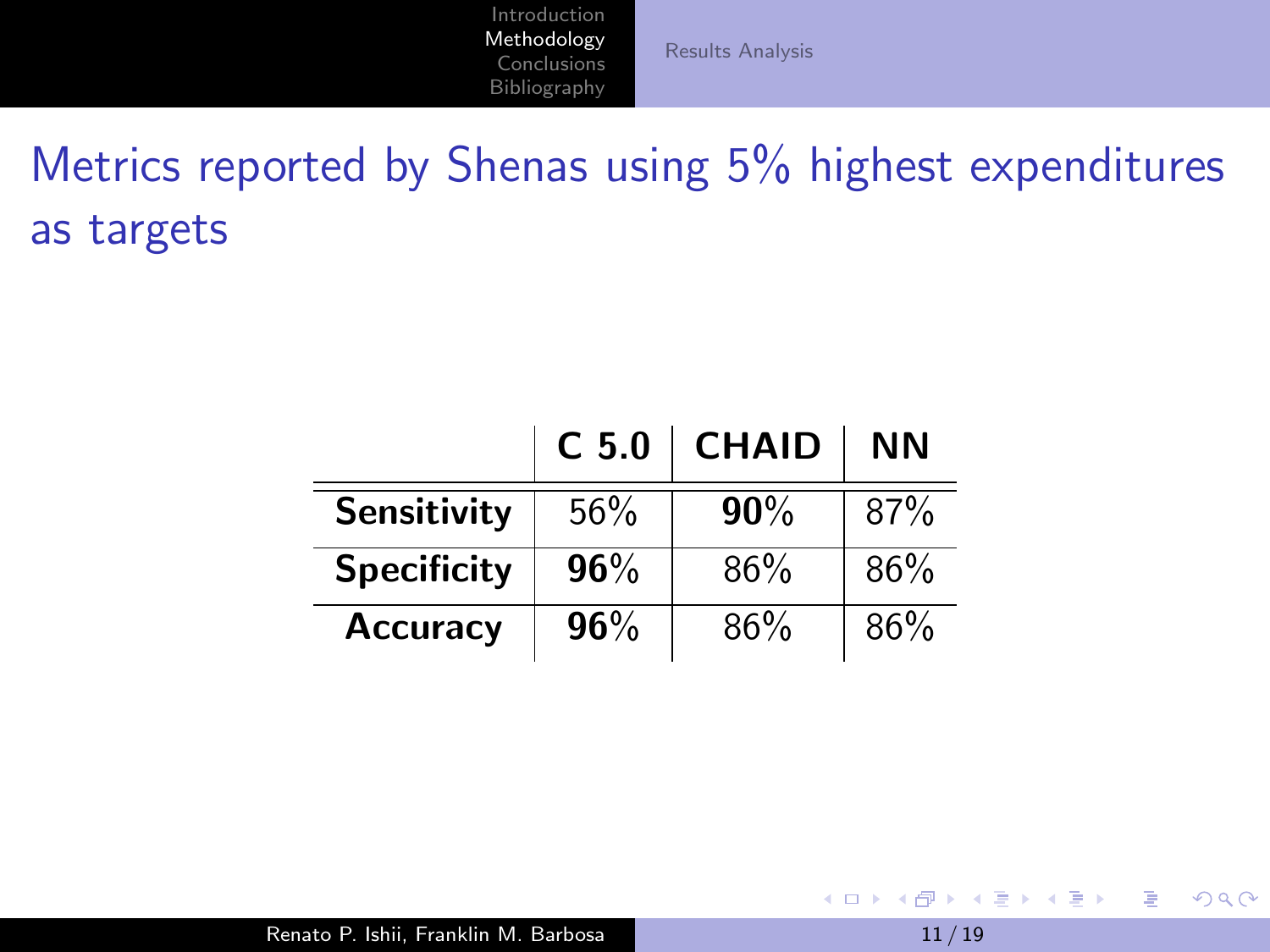[Results Analysis](#page-12-0)

### Results Presented by Meehan

|                    | <b>Logistic Regression</b> | <b>Naive Bayes</b> | J48    |
|--------------------|----------------------------|--------------------|--------|
| <b>Sensitivity</b> | 74%                        | 74,10%             | 67,20% |
| <b>Specificity</b> | 77,10%                     | 76.90%             | 82,20% |
| <b>Accuracy</b>    | 75.55%                     | 75,49%             | 74,73% |
| <b>F-Measure</b>   | 75.50%                     | 75,50%             | 74,60% |

メロメメ 御 メメ きょく モドー

目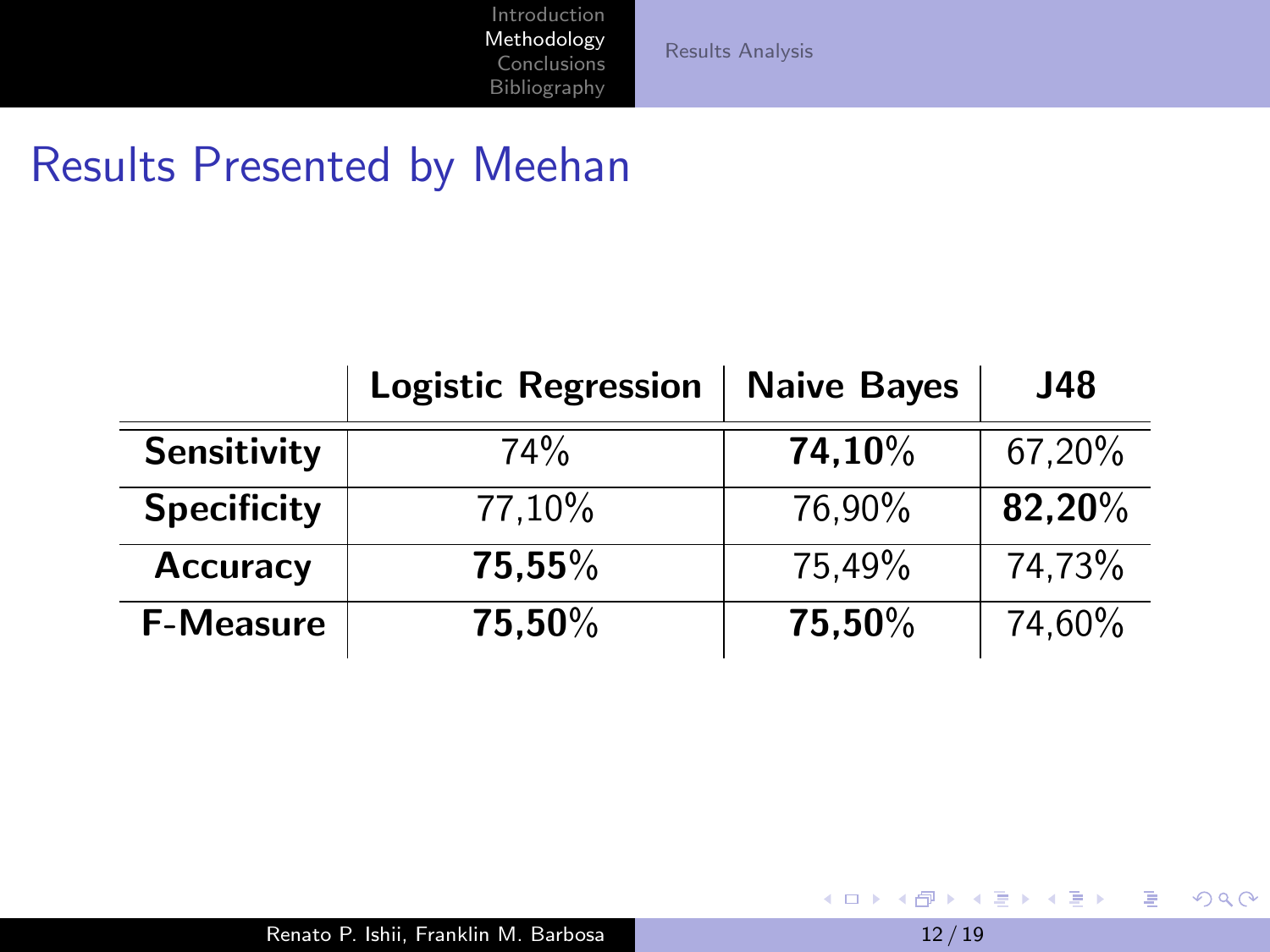[Results Analysis](#page-12-0)

### <span id="page-12-0"></span>Results Analysis

- The obtained results are similar to those presented by **Shenas** 2012, this corroborates with the minimum attributes set defined in that work
- While the metrics presented are similar, the cases proportion where the model returned a high-cost prediction for a low-cost patient was higher in the model generated by **Shenas 2012**
- This also suggests that similar or better results can be achieved when more data is available

**K 何 ▶ ス ヨ ▶ ス ヨ ▶**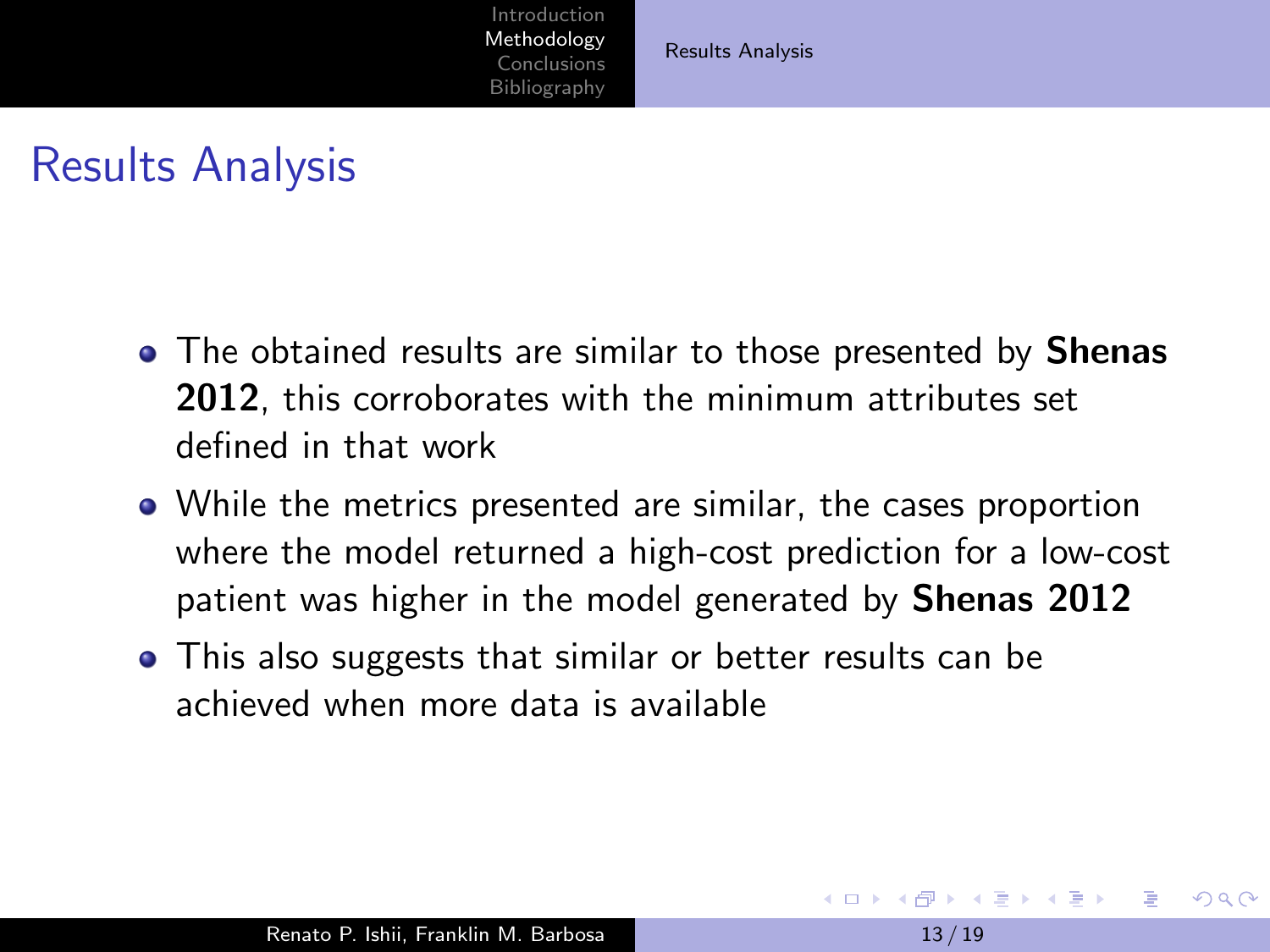### <span id="page-13-0"></span>Conclusions and Contributions

The main conclusions derived from this work include

- Validation of previously-defined attributes set using data from the same source, and in a larger period and quantity
- From obtained results, we concluded that neural networks are a valid approach for the proposed problem

医单位 医单位

 $\Omega$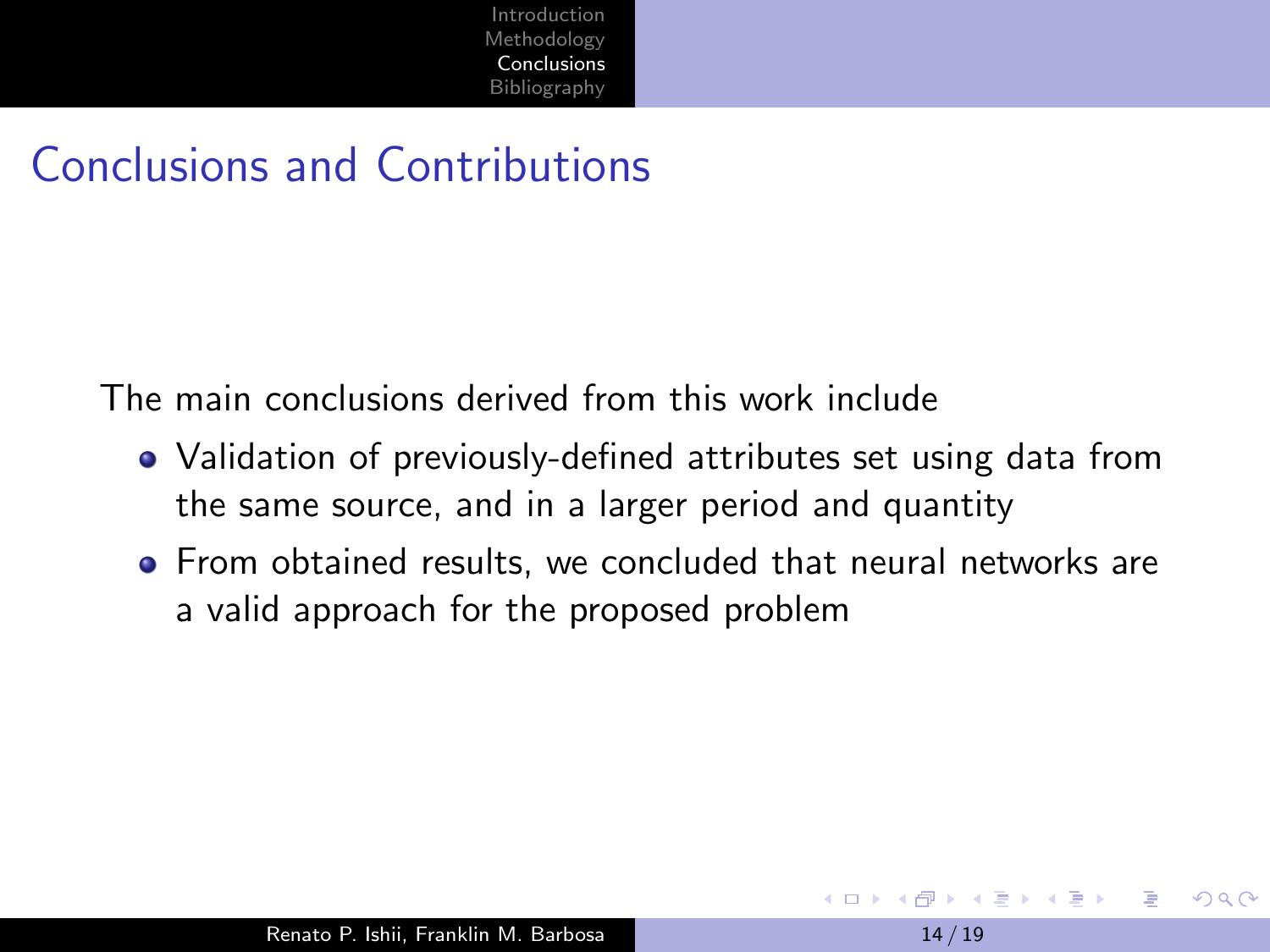### Conclusions and Contributions

- As more data becomes available in the future, both from the MEPS dataset and from other sources, the results can be improved
- The creation of necessary tools, available on github, for the pre-processing of MEPS files (2006-2016)

押 ▶ イヨ ▶ イヨ ▶ .

 $\Omega$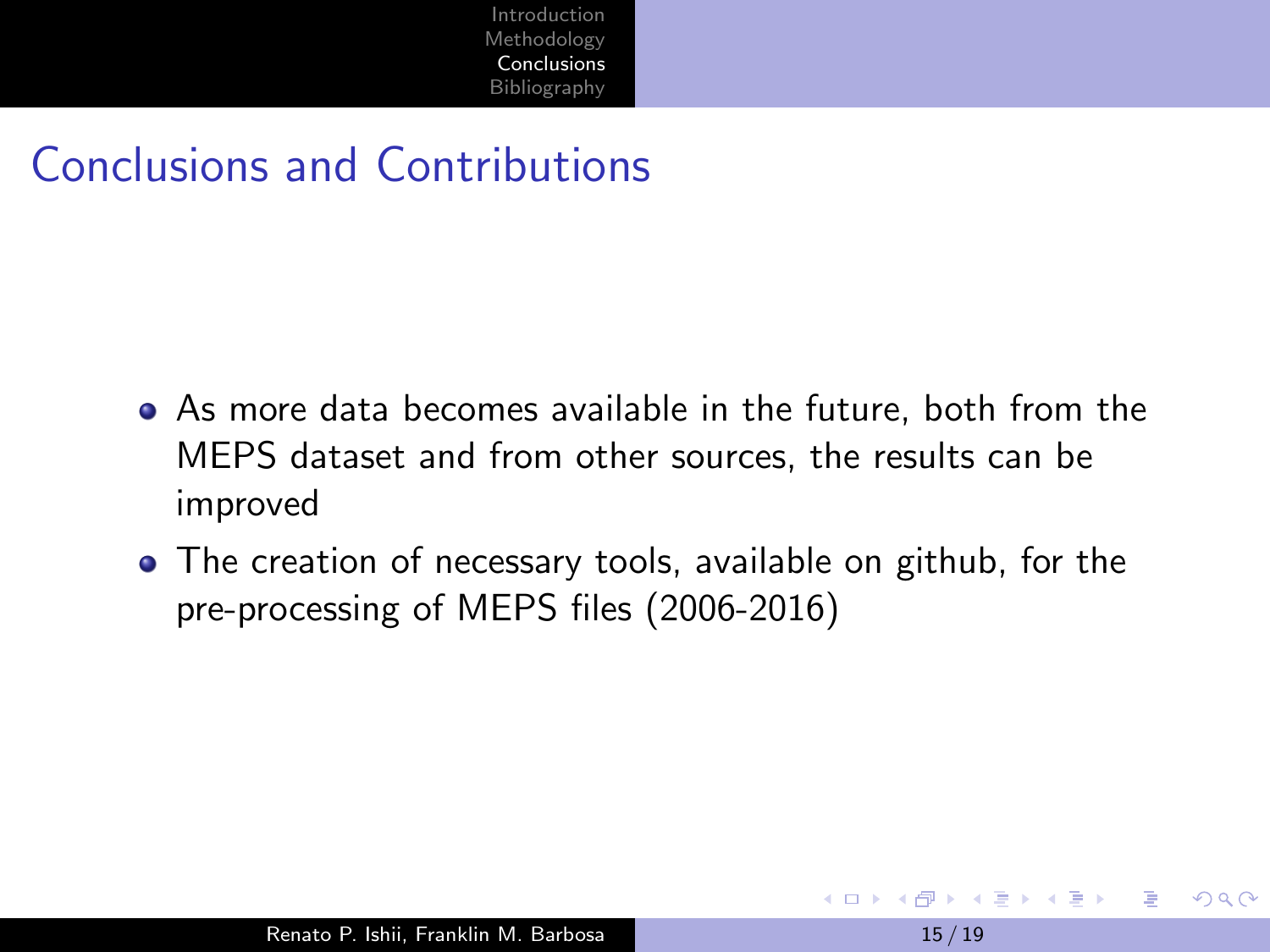### Acknowledgments

- UFMS
- **CAPES**
- InterSCity
- o PET
- CTEI

目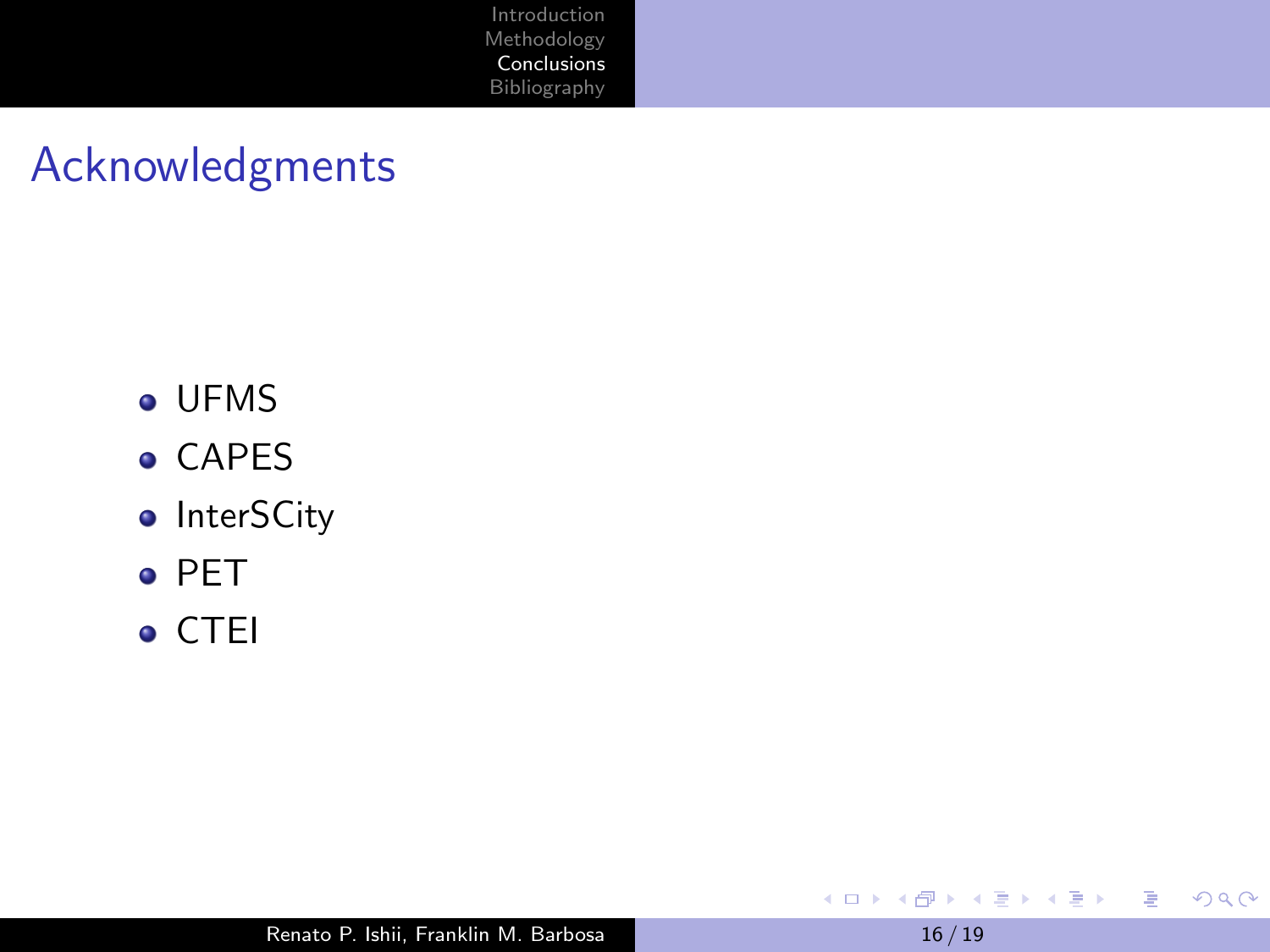#### **Contact**

Thank you for your attention. Any questions can be sent to:

- renato.ishii@ufms.br
- franklin.barbosa@aluno.ufms.br

E

 $QQ$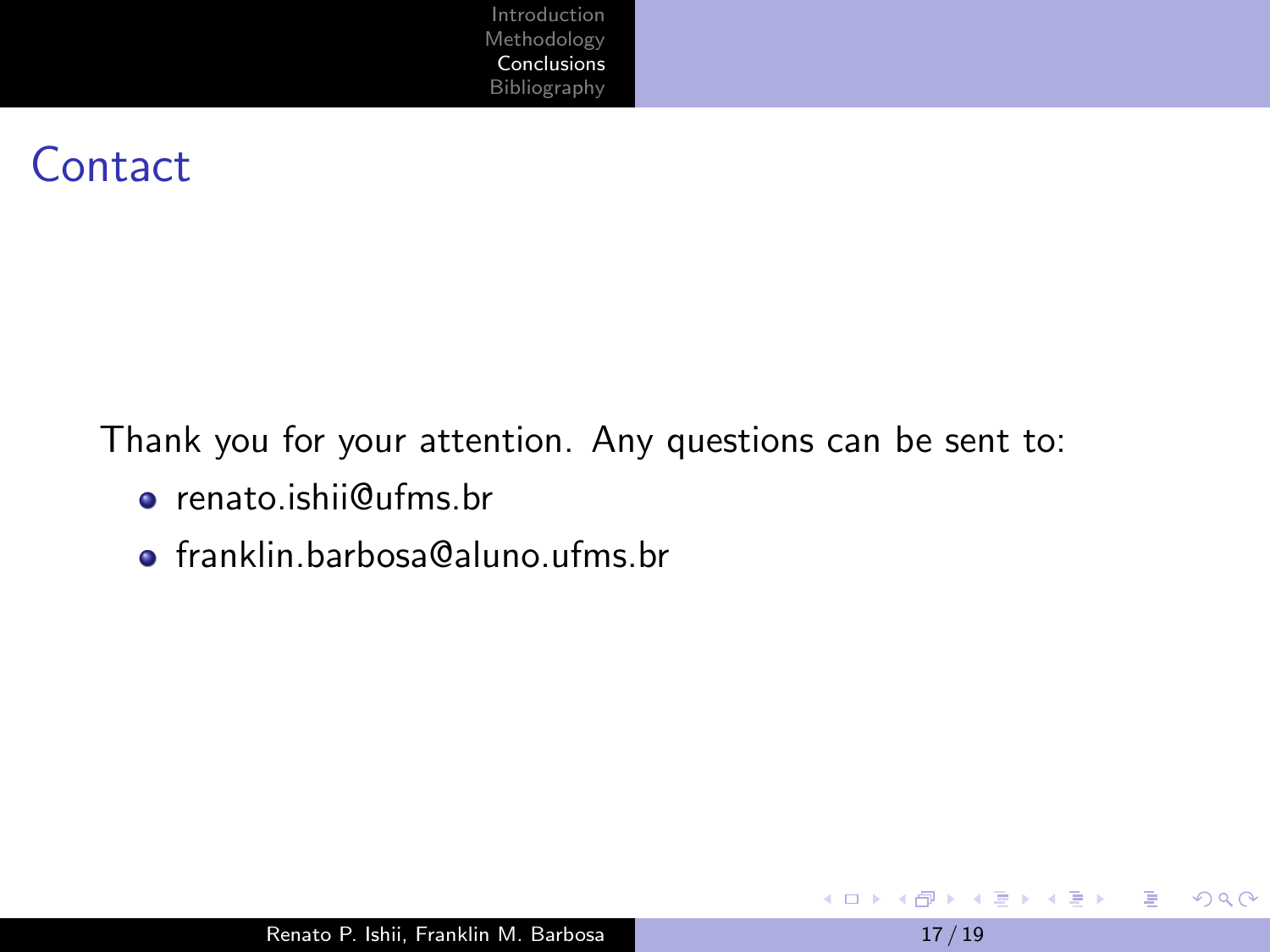# <span id="page-17-0"></span>**Bibliography**

- S. Seyed Abdolmotalleb Izad Shenas: Predicting High-cost Patients in General Population Using Data Mining Techniques
- 螶 David Blumenthal, Gerard Anderson, Sheila Burke, Terry Fulmer, Ashish K. Jha, Peter Long: Tailoring Complex-Care Management, Coordination, and Integration for High-Need, High-Cost Patients A Vital Direction for Health and Health Care



Jennica Meehan, Chun-An Chou, Mohammad T. Khasawneh: Predictive Modeling and Analysis of High-Cost Patients

 $\Omega$